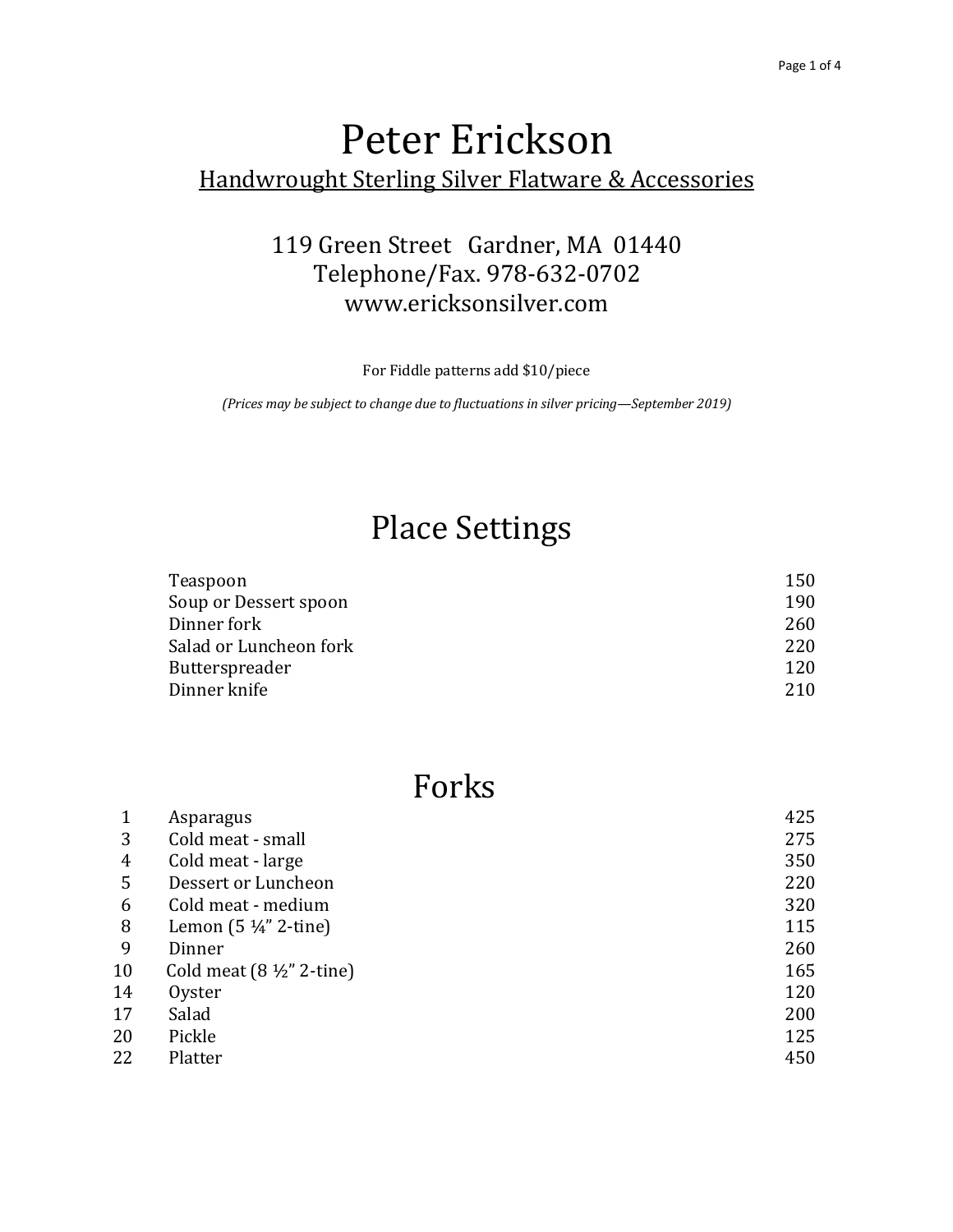## Knives

| 30 | <b>Butter</b>                                         | 190 |
|----|-------------------------------------------------------|-----|
| 31 | Steak knife(hollow handle w/stainless steel blade)    | 190 |
| 32 | Dessert knife (solid handle / stainless steel blade)  | 240 |
| 33 | Dessert knife (hollow handle w/stainless steel blade) | 190 |
| 34 | Fruit knife (hollow handle w/stainless steel blade)   | 150 |
| 35 | Fruit knife (solid handle w/stainless steel blade)    | 240 |
| 36 | Fish knife (solid handle w/stainless blade)           | 250 |
| 37 | Fish knife (hollow handle w/stainless steel blade)    | 195 |
| 39 | Fish knife (solid handle w/ Sterling silver blade)    | 375 |
| 40 | Dinner knife (solid handle w/stainless blade)         | 275 |
| 41 | Dinner knife (hollow handle w/stainless steel blade)  | 210 |
| 42 | Jelly knife                                           | 165 |
| 51 | Napkin ring oval                                      | 140 |
| 53 | Letter opener $(6 \frac{1}{2})$                       | 140 |
| 54 | Book mark w/monogram                                  | 125 |
| 55 | Cake knife (stainless steel blade)                    | 325 |
| 56 | Steak knife pistol grip (stainless steel blade)       | 190 |
| 57 | Fruit knife pistol grip (stainless steel blade)       | 160 |
|    | Dinner knife pistol grip (stainless steel blade)      | 210 |
|    | Dessert knife pistol grip (stainless steel blade)     | 190 |
|    | Bread knife (stainless steel blade)                   | 325 |
|    |                                                       |     |

## Ladles

| 58  | Cream                     | 195 |
|-----|---------------------------|-----|
| 59  | Gravy                     | 210 |
| 59A | Gravy w/lip               | 240 |
| 60  | Mayonnaise                | 150 |
| 61  | Combination bar knife     | 190 |
| 63  | Soup/Punch ladle (2 lips) | 675 |
| 64  | Mustard                   | 80  |

## Sets,etc.

| 72  | Baby feeding spoon                                        | 120 |
|-----|-----------------------------------------------------------|-----|
| 73  | Carving set (2-piece, hollow handle w/7" stainless blade) | 650 |
| 74  | Carving set (2-piece, solid handle w/7" stainless blade)  | 875 |
| 75A | Baby knife                                                | 130 |
| 75B | Baby fork                                                 | 130 |
| 75C | Baby pusher                                               | 130 |
| 75D | Baby spoon                                                | 130 |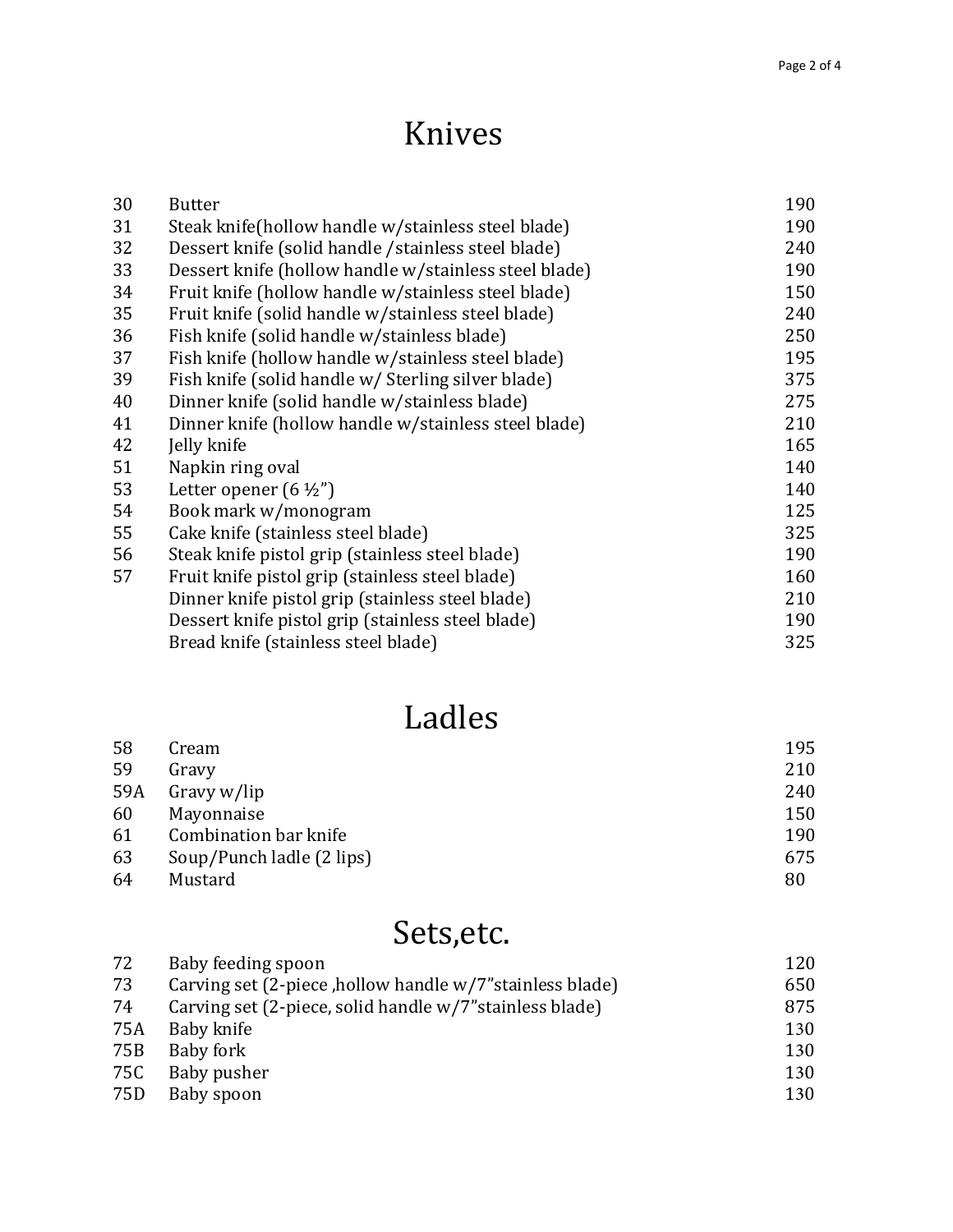| 76A             | Child's knife 7" all silver                               | 185 |
|-----------------|-----------------------------------------------------------|-----|
| 76B             | Child's fork                                              | 160 |
| 76C             | Child's knife (hollow handle w/stainless steel blade)     | 150 |
| 76 <sub>D</sub> | Child's spoon                                             | 145 |
| 77              | Carving set (2-piece, solid handle w/8" stainless blade)  | 925 |
| 78              | Carving set (2-piece, hollow handle w/8" stainless blade) | 700 |
| 81              | Salad set large                                           | 700 |
| 82              | Salad set small                                           | 525 |
| 83              | Salad set medium                                          | 575 |
| 84              | Salad set large                                           | 700 |
| 87              | Chop set                                                  | 700 |
| 88              | Steak set w/rest (hollow handle w/stainless steel blade)  | 480 |
| 89              | Steak set (hollow handle w/stainless steel blade)         | 450 |
| 90              | Steak set w/rest (solid handle w/stainless steel blade)   | 775 |
| 91              | Vegetable set medium                                      | 725 |
| 92              | Serving fork small                                        | 350 |
| 93              | Serving fork large                                        | 375 |
| 94              | Vegetable set large                                       | 750 |
| 95              | Vegetable set small                                       | 525 |

# Spreaders

| 100 | Butter small flat                                          | 120 |
|-----|------------------------------------------------------------|-----|
| 102 | Butter medium flat                                         | 130 |
| 103 | Butter (hollow handle w/Sterling blade)                    | 225 |
| 104 | Butter (hollow handle w/stainless steel blade)             | 165 |
| 105 | Butter (solid handle w/Sterling blade)                     | 275 |
| 106 | Butter pistol grip (hollow handle w/stainless steel blade) | 165 |
| 107 | Butter pistol grip (hollow handle w/Sterling blade)        | 225 |
|     | Butter (solid handle w/stainless steel blade)              | 250 |

## Servers

| 108 | Pie                                              | 265 |
|-----|--------------------------------------------------|-----|
|     | 108A Pie pierced                                 | 325 |
| 109 | Cake                                             | 245 |
| 110 | Tomato large pierced                             | 400 |
|     | 112 Tomato small pierced                         | 275 |
| 114 | Combination flat server                          | 495 |
| 115 | Cheese                                           | 190 |
| 119 | Pie/Cake (hollow handle w/stainless steel blade) | 240 |